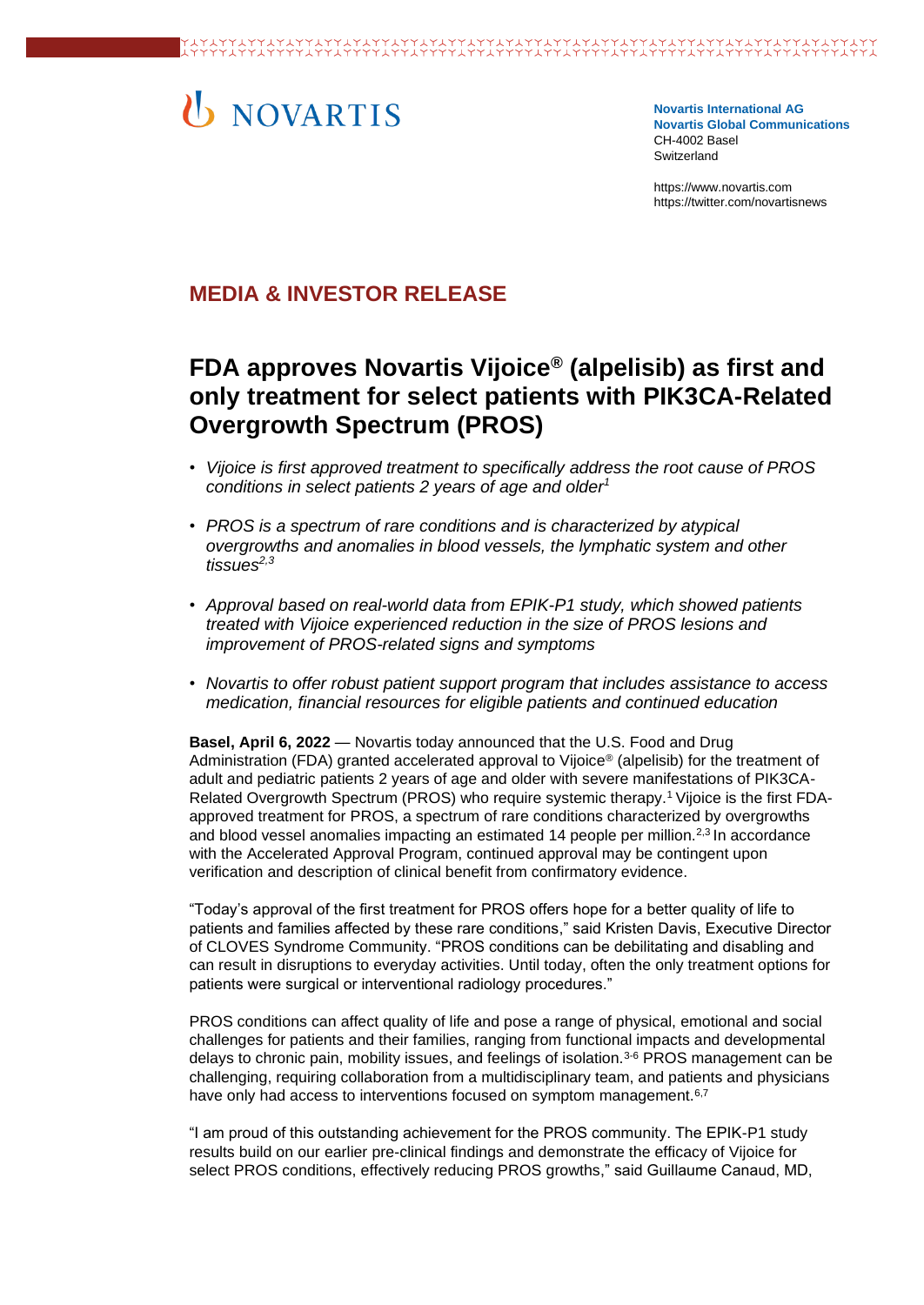PhD, Necker-Enfants Malades Hospital – AP-HP, the Paris Descartes University, Inserm (INEM Institute Necker Enfants Malades – Centre for Molecular Medicine). "This is a significant advancement in therapy for PROS with the potential to positively change the treatment trajectory and outcomes for patients."

FDA approval was based on real-world evidence from EPIK-P1, a retrospective chart review study that showed patients treated with Vijoice experienced reduced target lesion volume and improvement in PROS-related symptoms and manifestations. The primary endpoint analysis conducted at week 24 showed 27% of patients (10/37) achieved a confirmed response to treatment, defined as 20% or greater reduction in the sum of PROS target lesion volume. Nearly three in four patients with imaging at baseline and week 24 (74%, 23/31) showed some reduction in target lesion volume, with a mean reduction of 13.7%, and no patients experienced disease progression at time of primary analysis. Additionally, at week 24, investigators observed patient improvements in pain (90%, 20/22), fatigue (76%, 32/42), vascular malformation (79%, 30/38), limb asymmetry (69%, 20/29), and disseminated intravascular coagulation (55%, 16/29). These improvements were observed in subsets of patients across the study population (n=57) who reported symptoms at baseline and at week 24. 1,2

"The approval of Vijoice marks a turning point for patients who, until now, have not had an approved therapy to specifically address their disease," said Victor Bulto, President, Novartis Innovative Medicines US. "We are grateful to the physicians, patients and families who participated in the EPIK-P1 trial. We are continuing to invest in studies to advance the scientific understanding of PROS conditions and to understand the full potential of Vijoice."

In EPIK-P1, the most common adverse events (AEs) of any grade were diarrhea (16%), stomatitis (16%), and hyperglycemia (12%). The most common grade 3/4 AE was cellulitis (4%); one adult case was considered treatment-related.<sup>1</sup>

Novartis is committed to providing patients with access to medicines, as well as resources and support to address a range of needs. The Novartis Oncology Patient Support Program is available to help guide eligible patients through the various aspects of getting started on treatment, from providing educational information to helping them understand their insurance coverage and identify potential financial assistance options. Patients or providers can call 800-282-7630 or visit Patient.NovartisOncology.com or HCP.Novartis.com/Access to learn more about eligibility and to enroll.

### **About PIK3CA-Related Overgrowth Spectrum (PROS)**

The PROS classification was proposed by researchers and parent representatives of patientfamily support and advocacy organizations at a National Institutes of Health workshop in 2013 to unite a group of rare overgrowth conditions caused by PIK3CA mutations.4,6 Specific conditions associated with PROS include KTS, CLOVES syndrome, ILM, MCAP/M–CM, HME, HHML, FIL, FAVA, macrodactyly, muscular HH, FAO, CLAPO syndrome and epidermal nevus, benign lichenoid keratosis, or seborrheic keratosis.4,6 The estimated prevalence of PROS conditions is approximately 14 people per million.<sup>3</sup>

#### **About Vijoice**

Vijoice® (alpelisib) is a kinase inhibitor that treats rare overgrowth conditions caused by the effects of PIK3CA mutations in adults and children with PIK3CA-Related Overgrowth Spectrum (PROS). Vijoice works by inhibiting the PI3K pathway, predominantly the PI3Kalpha isoform.<sup>1</sup> Vijoice is the first FDA-approved treatment for PROS conditions. Vijoice is not approved for use outside the United States.

FDA approval of Vijoice is based primarily on real-world evidence from the EPIK-P1 study. To further understand the long-term efficacy and safety of alpelisib in PROS, Novartis is conducting additional clinical trials. EPIK-P2 is a prospective Phase II multi-center study with a randomized, double-blind, upfront 16-week placebo-controlled period, and extension period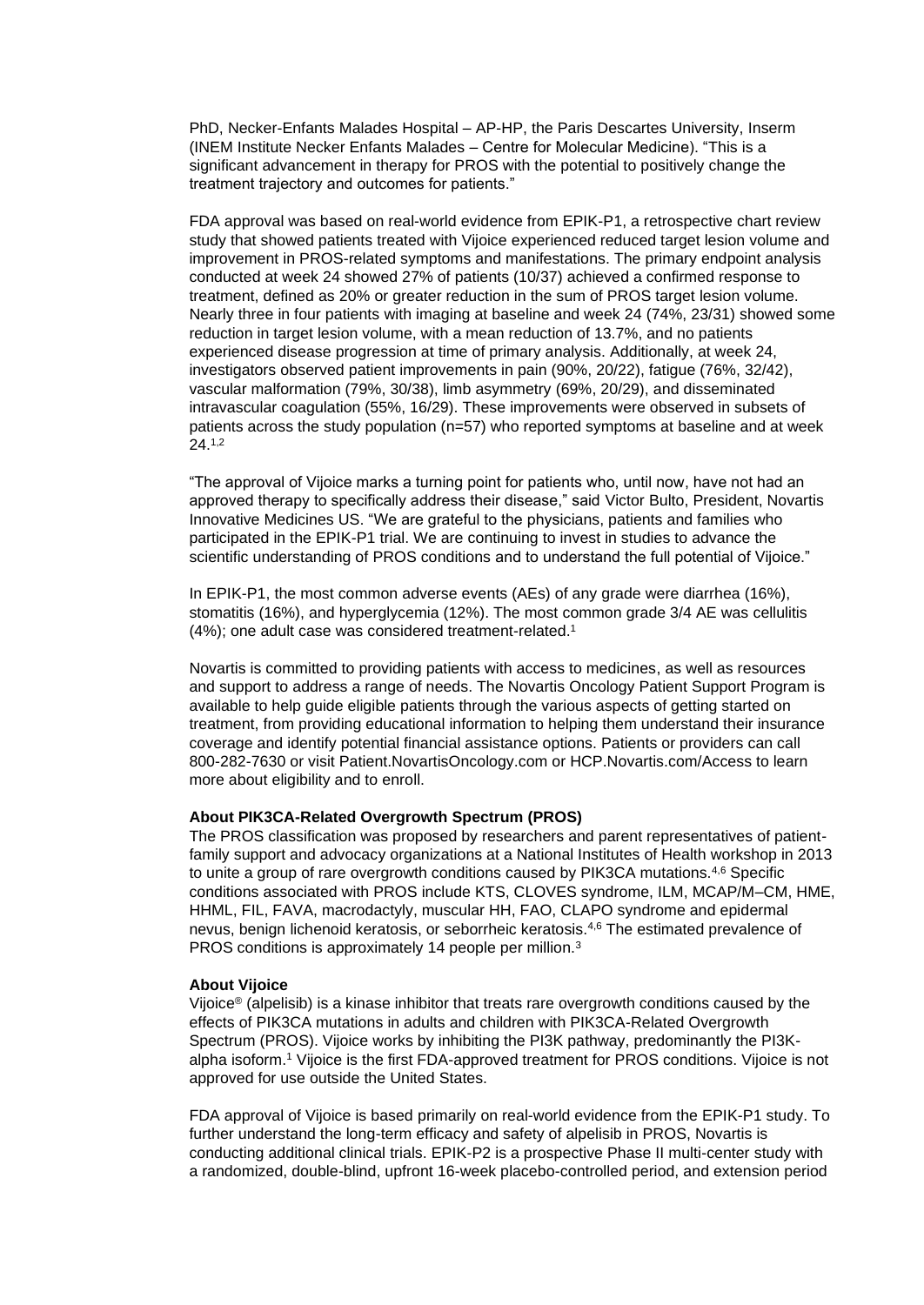to evaluate the safety, the efficacy and pharmacokinetics of alpelisib to treat pediatrics and adults with PROS. EPIK-P3 is a Phase II study to assess long-term safety and efficacy of alpelisib in people with PROS who participated in EPIK-P1.

#### **Disclaimer**

This press release contains forward-looking statements within the meaning of the United States Private Securities Litigation Reform Act of 1995. Forward-looking statements can generally be identified by words such as "potential," "can," "will," "plan," "may," "could," "would," "expect," "anticipate," "seek," "look forward," "believe," "committed," "investigational," "pipeline," "launch," or similar terms, or by express or implied discussions regarding potential marketing approvals, new indications or labeling for the investigational or approved products described in this press release, or regarding potential future revenues from such products. You should not place undue reliance on these statements. Such forward-looking statements are based on our current beliefs and expectations regarding future events, and are subject to significant known and unknown risks and uncertainties. Should one or more of these risks or uncertainties materialize, or should underlying assumptions prove incorrect, actual results may vary materially from those set forth in the forward-looking statements. There can be no guarantee that the investigational or approved products described in this press release will be submitted or approved for sale or for any additional indications or labeling in any market, or at any particular time. Nor can there be any guarantee that such products will be commercially successful in the future. In particular, our expectations regarding such products could be affected by, among other things, the uncertainties inherent in research and development, including clinical trial results and additional analysis of existing clinical data; regulatory actions or delays or government regulation generally; global trends toward health care cost containment, including government, payor and general public pricing and reimbursement pressures and requirements for increased pricing transparency; our ability to obtain or maintain proprietary intellectual property protection; the particular prescribing preferences of physicians and patients; general political, economic and business conditions, including the effects of and efforts to mitigate pandemic diseases such as COVID-19; safety, quality, data integrity or manufacturing issues; potential or actual data security and data privacy breaches, or disruptions of our information technology systems, and other risks and factors referred to in Novartis AG's current Form 20-F on file with the US Securities and Exchange Commission. Novartis is providing the information in this press release as of this date and does not undertake any obligation to update any forward-looking statements contained in this press release as a result of new information, future events or otherwise.

#### **About Novartis**

Novartis is reimagining medicine to improve and extend people's lives. As a leading global medicines company, we use innovative science and digital technologies to create transformative treatments in areas of great medical need. In our quest to find new medicines, we consistently rank among the world's top companies investing in research and development. Novartis products reach nearly 800 million people globally and we are finding innovative ways to expand access to our latest treatments. About 108,000 people of more than 140 nationalities work at Novartis around the world. Find out more at https://www.novartis.com.

Novartis is on Twitter. Sign up to follow @Novartis at **<https://twitter.com/novartisnews>** For Novartis multimedia content, please visit **https:/[/www.novartis.com/news/media-library](http://www.novartis.com/news/media-library)** For questions about the site or required registration, please contact [media.relations@novartis.com](mailto:media.relations@novartis.com)

#### **References**

- 1. Vijoice: Prescribing Information. East Hanover, New Jersey, USA: Novartis Pharmaceuticals Corporation; April 2022.
- 2. Canaud G, et al. EPIK-P1: Retrospective Chart Review Study of Patients With PIK3CA-Related Overgrowth Spectrum Who Have Received Alpelisib as Part of a Compassionate Use Programme. Presented at the 2021 ESMO Congress; September 17-21, 2021.
- 3. Data on file. Novartis Pharmaceuticals Corp; 2020.
- 4. Keppler-Noreuil KM, Sapp JC, Lindhurst MJ, et al. Clinical delineation and natural history of the PIK3CA-related overgrowth spectrum. Am J Med Genet A. 2014;164A(7):1713-1733.
- 5. Parker VER, Keppler-Noreuil KM, Faivre L, et al. Genet Med. 2019;21(5):1189-1198.